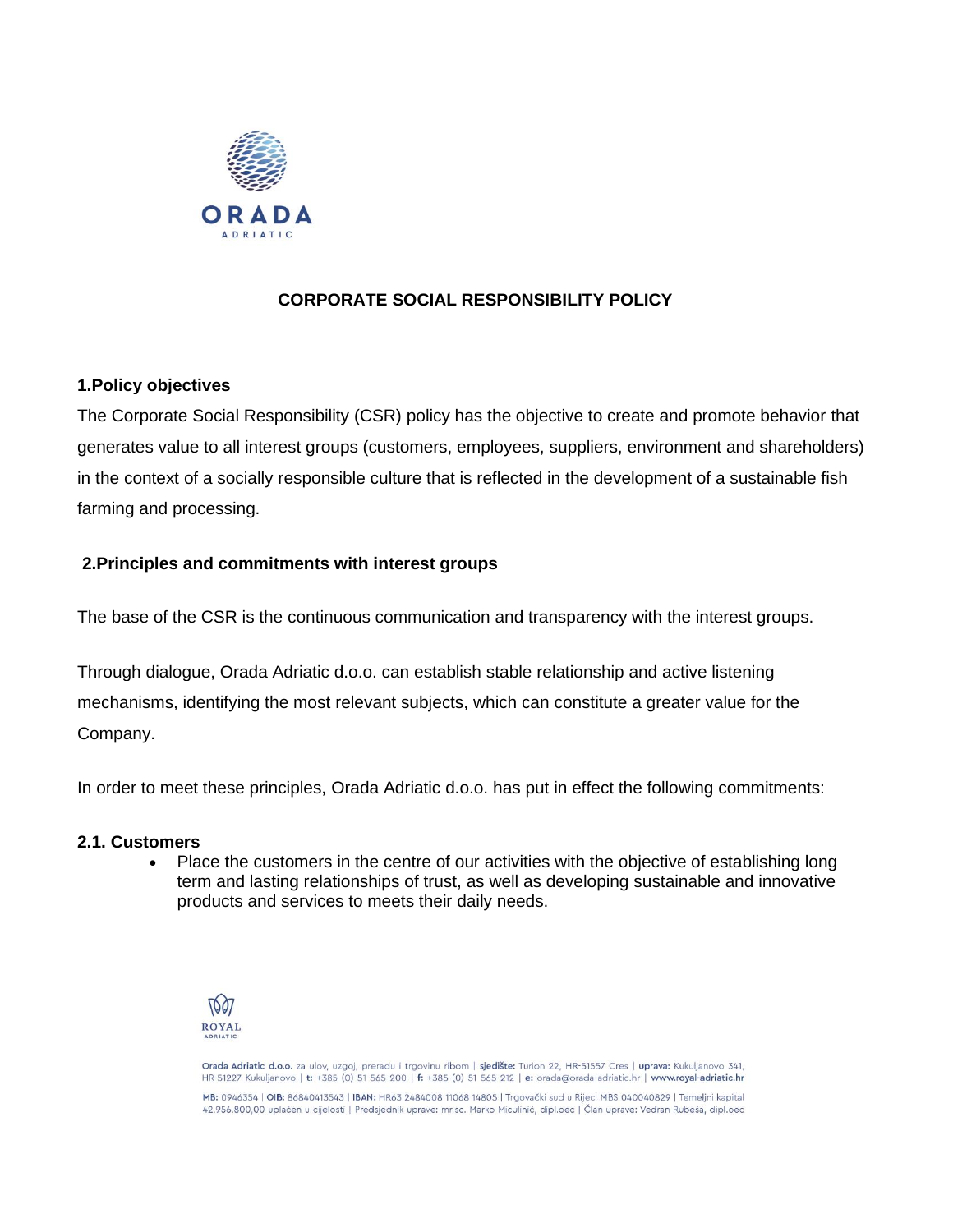

- Implement responsible and transparent communication to facilitate a better knowledge and understanding of our products and services.
- Promote the development of products and services that protect the environment and are as sustainable as possible.

### **2.2. Employees**

- Respect the employee and comply with International Labor Organization Conventions and other international standards, particularly focusing on complying with Human Rights principles established by the United Nations Office of the High Commissioner.
- Promote equal opportunity, respect diversity and ban discrimination (including hiring, promotion, termination, training or retirement) based on gender, age, disability, race, caste, national origin, religion, sexual orientation, political affiliation or any other circumstance. Support inclusive leadership from management.
- Workers are free to form organizations such as trade unions and have representatives who advocate for and protect their rights.
- Obtain the maximum commitment and loyalty from the employees in ORADA ADRIATIC D.O.O.. Support employee training promote Group work, open communication and work environment that stimulates employees emotionally and materially to allow them to reach their full capacity and maximum level of self-demand.
- Take measures to guarantee employee safety and general health, through ORADA ADRIATIC D.O.O.'s established Emergency and Evacuation Plan.
- Promote the conciliation of employee's personal and professional lives.



Orada Adriatic d.o.o. za ulov, uzgoj, preradu i trgovinu ribom | sjedište: Turion 22, HR-51557 Cres | uprava: Kukuljanovo 341, HR-51227 Kukuljanovo | t: +385 (0) 51 565 200 | f: +385 (0) 51 565 212 | e: orada@orada-adriatic.hr | www.royal-adriatic.hr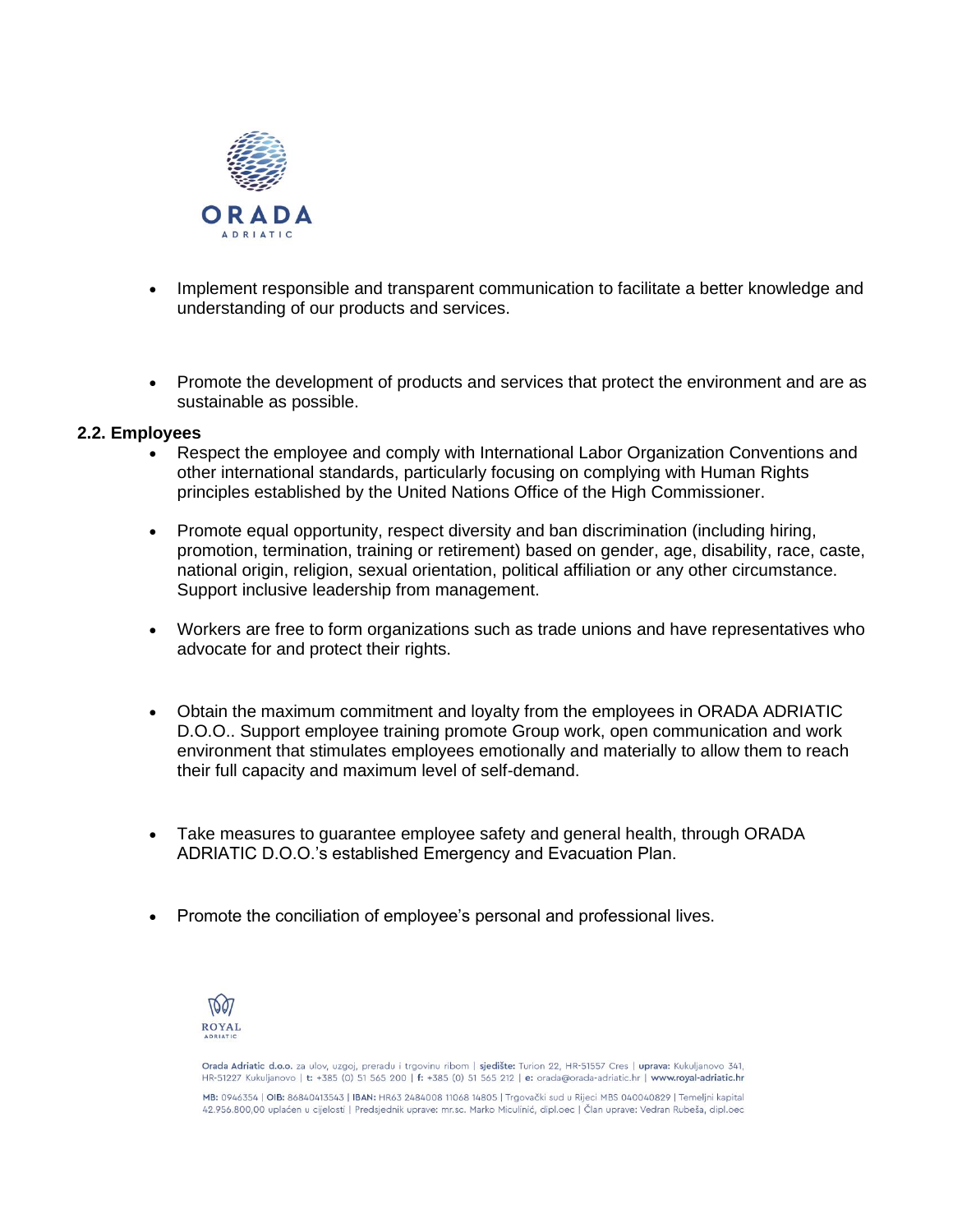

• Ensure compliance with the industry's General Wages Agreement, especially in regard to salaries, work hours and overtime.

### **2.3. Suppliers**

Compliance with work legislation in countries where the product is manufactured, as well as with International Labour Organization Conventions and other international standards, particularly focusing on complying with Human Rights principles established by the United Nations Office of the High Commissioner.

Consider social and environmental criteria in purchasing decisions to contribute to the creation of a

socially responsible supply and value chain.

Provide complete and transparent information related to procurement processes in regard to complying with human and labour rights in the supply chain, as well as stimulating the demand of socially responsible products and services.

Systematically promote communication with suppliers to generate open innovation, development, and improvement of ORADA ADRIATIC D.O.O.'s products, services and processes.

Applying technological advances proposed by suppliers to create a productive work environment that is sustainable and respectful with the surrounding environment.

#### **2.4. Environment**

Promote and respect human rights according to international references.

Promote practices boosting quality, competitiveness, sustainable development and responsible communication. ORADA ADRIATIC D.O.O. will participate and collaborate with industry organizations and forums to ensure this objective.

Define and apply an environmental system by creating an objective based Environmental Policy to reduce and minimize the environmental impact by developing more eco-friendly products and supporting circular economy.

Comply with applicable environmental legislation, preventing the contamination or minimizing its possible impact on natural resources and people.

### **2.5. Shareholders**



Orada Adriatic d.o.o. za ulov, uzgoj, preradu i trgovinu ribom | sjedište: Turion 22, HR-51557 Cres | uprava: Kukuljanovo 341, HR-51227 Kukulianovo | t: +385 (0) 51 565 200 | f: +385 (0) 51 565 212 | e: orada@orada-adriatic.hr | www.royal-adriatic.hr